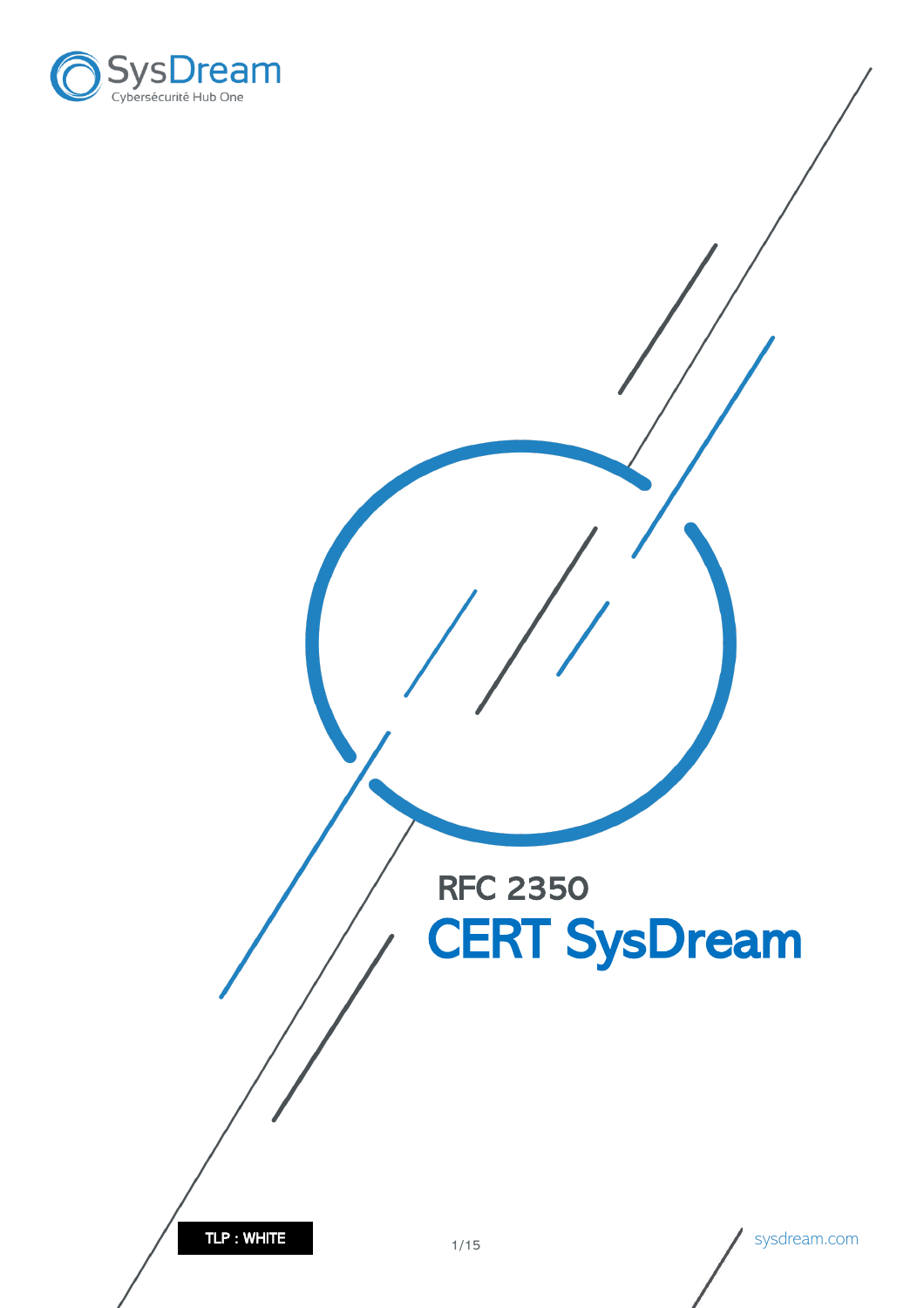

## <span id="page-1-0"></span>Update history

| <b>Version</b> | Date (MM/DD/YYYY) | <b>Author</b>        | Object                                                                             |
|----------------|-------------------|----------------------|------------------------------------------------------------------------------------|
| 1.0            | 11/10/2021        | <b>CERT-SYSDREAM</b> | Creation                                                                           |
| 1.0            | 01/15/2022        | Serge Carpentier     | Approbation                                                                        |
| 1.1            | 03/10/2022        | <b>CERT-SYSDREAM</b> | Translation to english                                                             |
| 1.1            | 03/10/2022        | Serge Carpentier     | Approbation                                                                        |
| 1.2            | 03/16/2022        | <b>CERT-SYSDREAM</b> | Modification affiliation section                                                   |
| 1.2            | 03/16/2022        | Serge Carpentier     | Approbation                                                                        |
| 1.3            | 03/21/2022        | <b>CERT-SYSDREAM</b> | Modification 4.1,5 and 5.1 Section,<br>URL location and authenticating<br>document |
| 1.3            | 03/21/2022        | Serge Carpentier     | Approbation                                                                        |
| 1.4            | 03/29/2022        | <b>CERT-SYSDREAM</b> | Minor correction (Document<br>Identification)                                      |
| 1.4            | 03/29/2022        | Serge Carpentier     | Approbation                                                                        |
| 1.5            | 07/06/2022        | <b>CERT-SYSDREAM</b> | Update 3.3 Affiliation                                                             |
| 1.5            | 07/06/2022        | Serge Carpentier     | Approbation                                                                        |

## <span id="page-1-1"></span>Document classification

| <b>Entities</b> | <b>Recipient list</b>        | <b>Diffusion object</b> |
|-----------------|------------------------------|-------------------------|
|                 | Not Applicable               |                         |
|                 | <b>Public classification</b> |                         |
|                 | <b>TLP: WHITE</b>            |                         |

## <span id="page-1-2"></span>Documents reference

|     | Reference Title of document | <b>Version</b> |
|-----|-----------------------------|----------------|
| [1] | IETF RFC 2350               | June 1998      |
|     |                             |                |
|     |                             |                |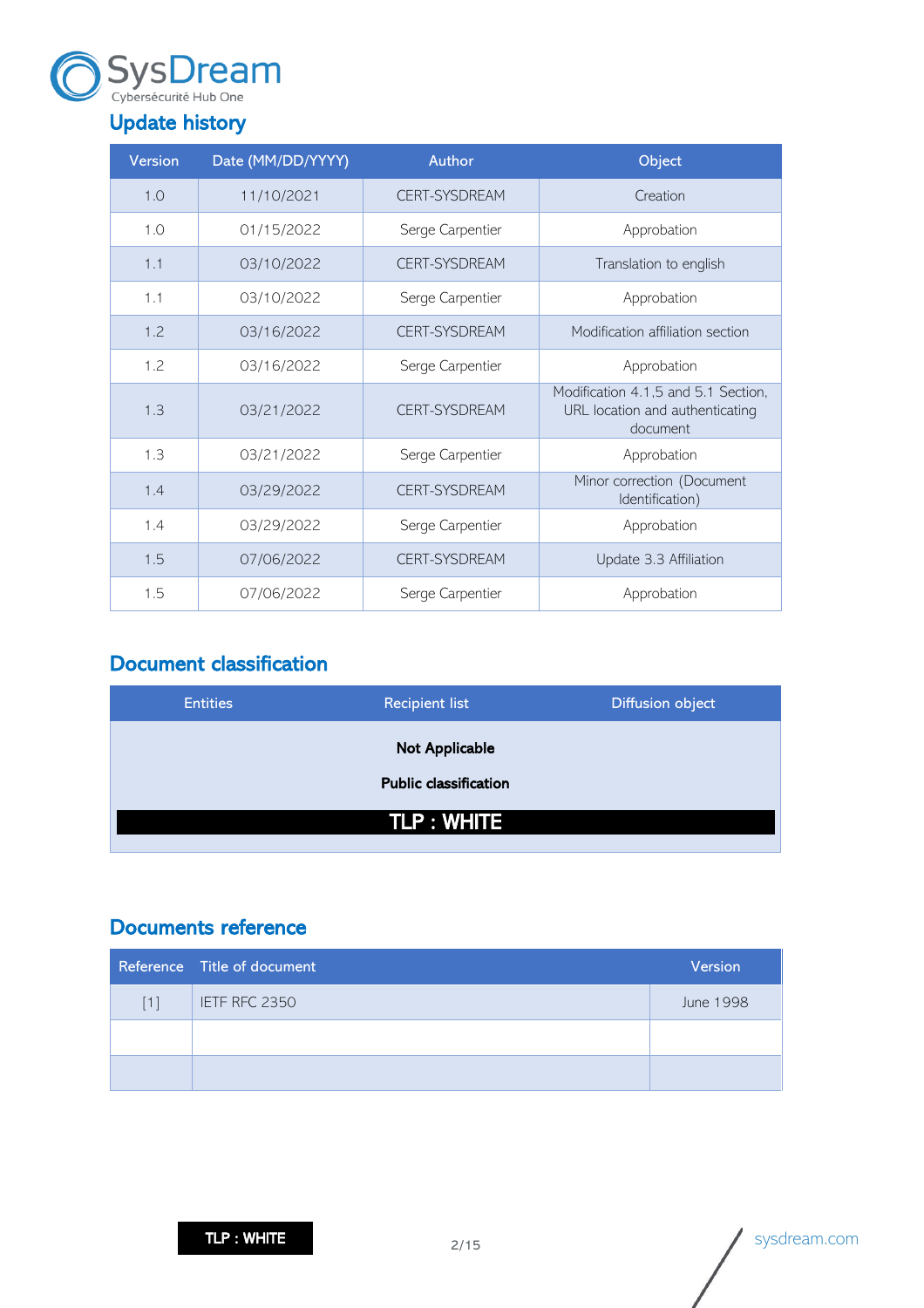

| 1              |        |  |
|----------------|--------|--|
|                | 1.1    |  |
|                | 1.2    |  |
|                | 1.3    |  |
|                | 1.4    |  |
|                | 1.5    |  |
| $\overline{2}$ |        |  |
|                | 2.1    |  |
|                | 2.2    |  |
|                | 2.3    |  |
|                | 2.4    |  |
|                | 2.5    |  |
|                | 2.6    |  |
|                | 2.7    |  |
|                | 2.8    |  |
|                | 2.9    |  |
|                | 2.10   |  |
|                | 2.11   |  |
|                | 2.11.1 |  |
|                | 2.11.2 |  |
| 3              |        |  |
|                | 3.1    |  |
|                | 3.2    |  |
|                | 3.3    |  |
|                | 3.4    |  |
| $\overline{4}$ |        |  |
|                | 4.1    |  |
|                | 4.2    |  |
|                | 4.3    |  |
| 5              |        |  |
|                | 5.1    |  |
|                | 5.1.1  |  |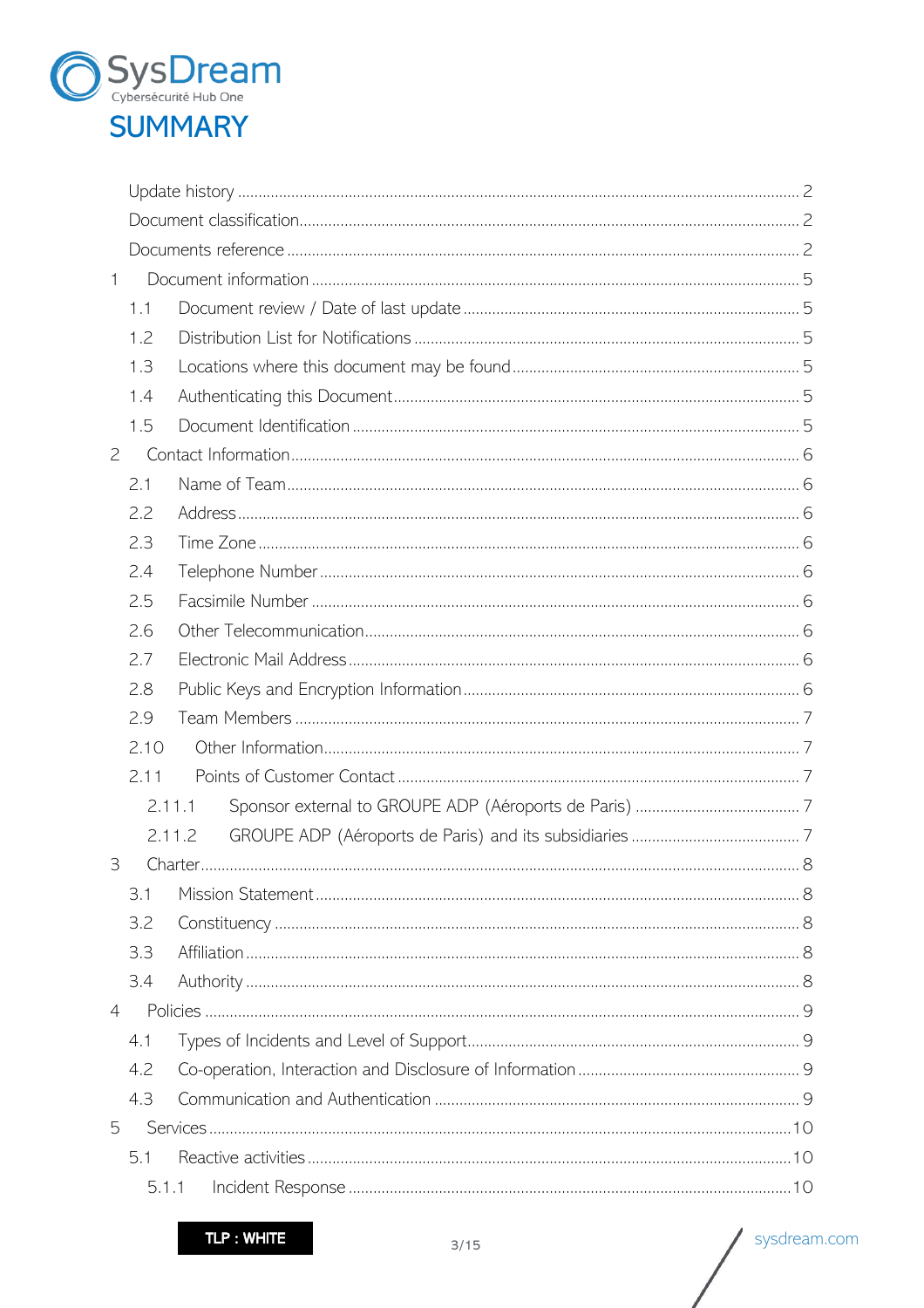

|   | 5.1.2 |  |
|---|-------|--|
|   |       |  |
|   | 5.1.4 |  |
|   |       |  |
|   |       |  |
|   |       |  |
|   |       |  |
|   | 523   |  |
|   |       |  |
| 7 |       |  |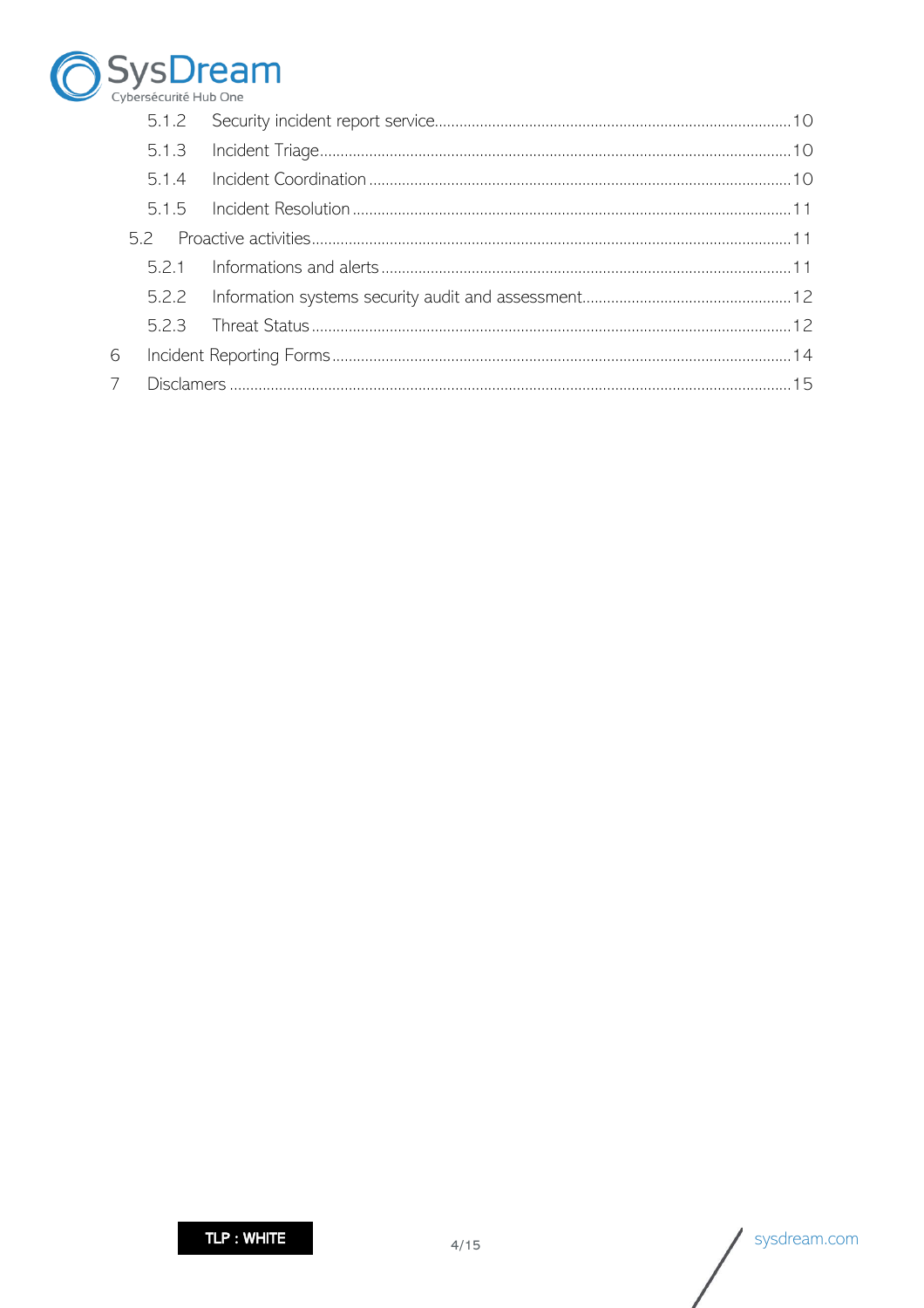

## <span id="page-4-0"></span>1 Document information

This document contains a description of the SysDream Cybercrime Center, and hereinafter called "CERT SysDream", as recommended by RFC2350 [1]. It provides the essential information of CERT SysDream, its responsibilities as well as the services provided to its sponsors.

## <span id="page-4-1"></span>1.1 Document review / Date of last update

The current version of this document is indicated in the update history (see Page  $2$  – Update history)

## <span id="page-4-2"></span>1.2 Distribution List for Notifications

No contact list is defined for notification of changes to this document at this time.

## <span id="page-4-3"></span>1.3 Locations where this document may be found

The current version of this document is available at the following address:

• [https://sysdream.com/files/cert/CERT-SysDream-RFC2350.pdf](https://sysdream.com/files/cert/CERT-SysDream-RFC2350-1.2.pdf)

## <span id="page-4-4"></span>1.4 Authenticating this Document

This document has been signed with the CERT SysDream PGP key and the signature file is available at the following address:

• [https://sysdream.com/files/cert/CERT-SysDream-RFC2350.pdf.sig](https://sysdream.com/files/cert/CERT-SysDream-RFC2350-1.2.pdf.sig)

## <span id="page-4-5"></span>1.5 Document Identification

Title: CERT-SysDream-RFC2350.pdf Version: 1.5 Document Date: 2022-06-07 (YYYY-MM-DD) SHA-256 Expiration: this document is valid until superseded by a later version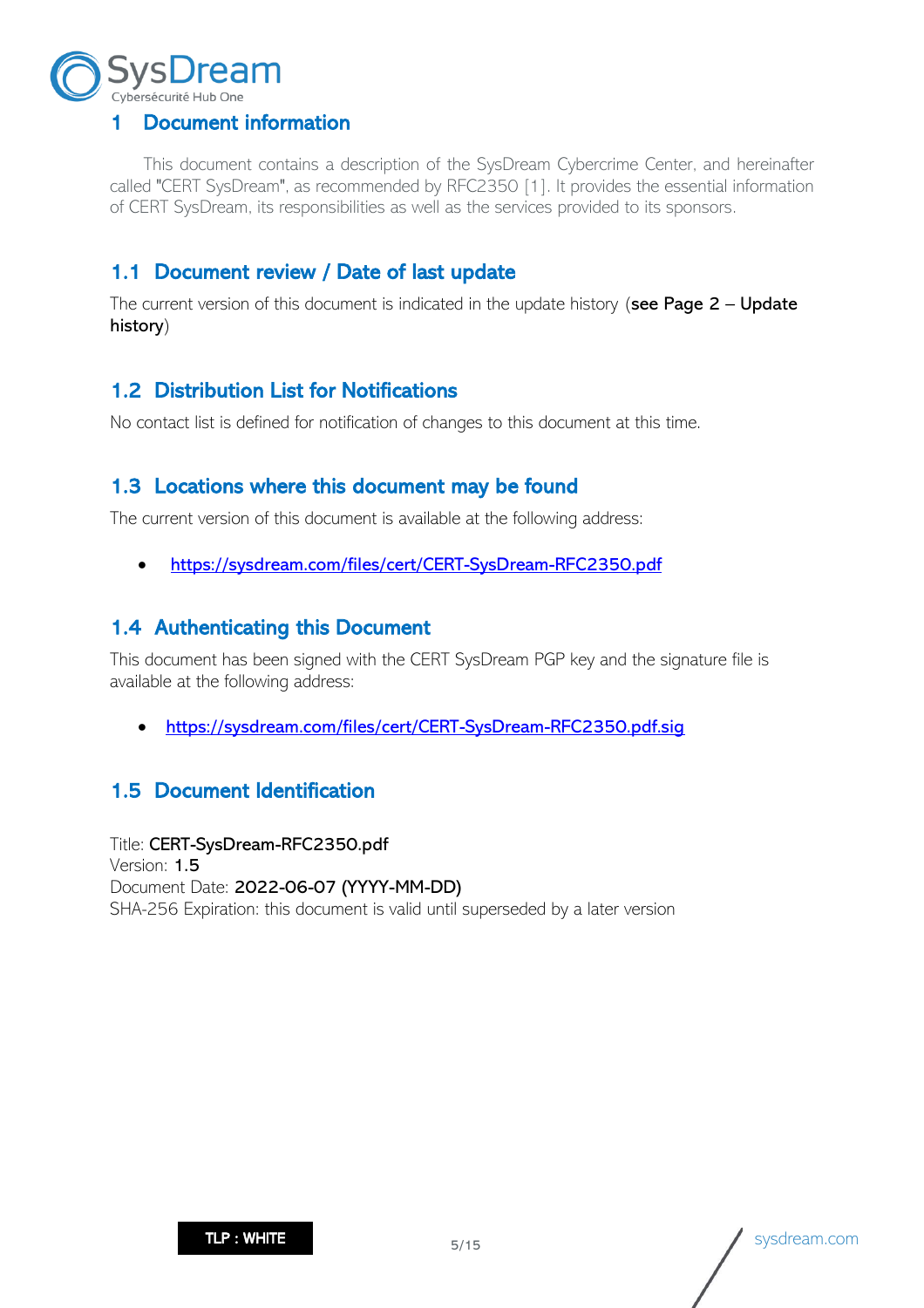

## <span id="page-5-0"></span>2 Contact Information

## <span id="page-5-1"></span>2.1 Name of Team

Official name : Centre de Lutte Contre la Cybercriminalité SysDream Short name: CERT SysDream

## <span id="page-5-2"></span>2.2 Address

#### **SYSDREAM**

#### CLCCS - Centre de Lutte Contre la Cybercriminalité SysDream

14, Place Marie-Jeanne Bassot 92300 LEVALLOIS-PERRET

## <span id="page-5-3"></span>2.3 Time Zone

CET/CEST : Paris (GMT+01:00, et GMT+02:00 Summer time)

### <span id="page-5-4"></span>2.4 Telephone Number

+33 (0) 1 83 07 00 06

#### <span id="page-5-5"></span>2.5 Facsimile Number

Not applicable

### <span id="page-5-6"></span>2.6 Other Telecommunication

Not applicable

### <span id="page-5-7"></span>2.7 Electronic Mail Address

If you need to notify us about an information security incident or a cyber-threat targeting or involving CERT SysDream, please contact us at: [cert@sysdream.com](mailto:cert@sysdream.com)

## <span id="page-5-8"></span>2.8 Public Keys and Encryption Information

PGP is used for functional exchanges with CERT SysDream.

- User ID: CERT-SYSDREAM 2k22
- $\bullet$  Key ID :  $Ox1O9652FC$
- Key Type: RSA
- Key Size: **4096**
- Expires: 21/02/2030
- Empreinte : 527A 82E4 5ECE 100B 569B 2C9E 1C26 0B3F 1096 52FC

The public PGP key is available at: [https://sysdream.com/files/cert/cert-sysdream](https://sysdream.com/files/cert/cert-sysdream-public_key.asc)[public\\_key.asc](https://sysdream.com/files/cert/cert-sysdream-public_key.asc) It can be retrieved from one of the usual public key servers.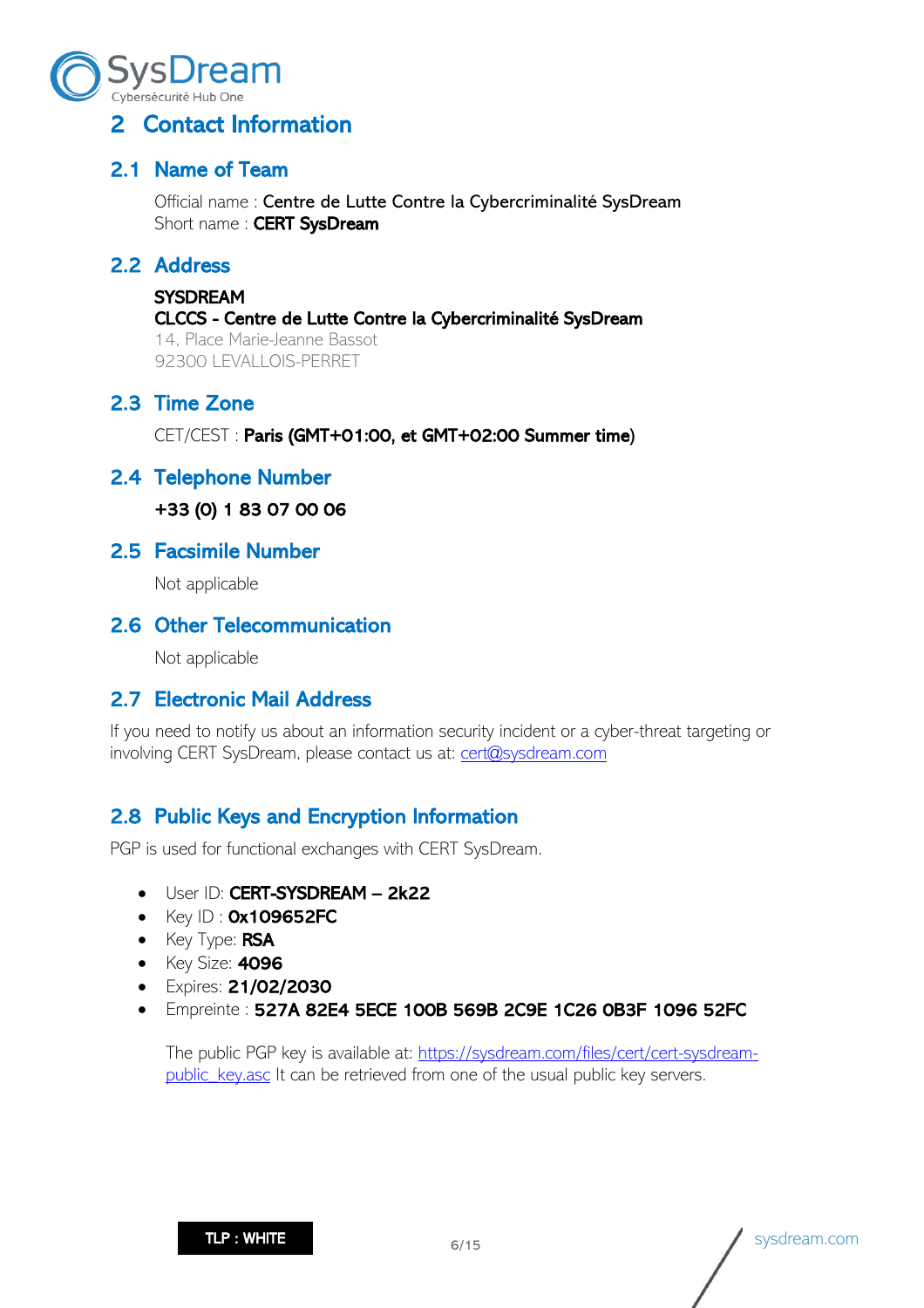

## <span id="page-6-0"></span>2.9 Team Members

The list of team members is not published. It is made up of experts in Information Systems Security (ISS) whose expertise is as follows :

- Risk and compliance analysis
- Analysis of vulnerabilities
- Threat analysis
- Digital investigation
- Penetration testing
- Incident & crisis management

The identity of one of the CERT SysDream members may be disclosed on a case-by-case basis on a need-to-know basis.

## <span id="page-6-1"></span>2.10 Other Information

See our web site at [https://sysdream.com](https://sysdream.com/) for additional information about CERT-SysDream.

## <span id="page-6-2"></span>2.11 Points of Customer Contact

#### <span id="page-6-3"></span>2.11.1 Sponsor external to GROUPE ADP (Aéroports de Paris)

The preferred communication channel with CERT SysDream is the email mentioned in point 2.7.

In the event of an emergency, please specify the tag **[URGENT/EMERGENCY]** in the subject field of your email (see 2.7 Email address) or call the contact number in point 2.4 during working hours (9am-6pm non-stop).

Outside working hours and in the event of a suspected critical incident, the CERT SysDream office can be contacted at the telephone number mentioned in point 2.4 but an email must be sent if possible, to the email address mentioned in point 2.7

#### <span id="page-6-4"></span>2.11.2 GROUPE ADP (Aéroports de Paris) and its subsidiaries

The preferred communication channel with CERT SysDream is the email mentioned in point 2.7.

In case of emergency, please specify the tag [HUB - URGENT/EMERGENCY] in the subject field of your email (see 2.7 Email address) or call the contact number in point 2.4 during working hours (9am-6pm non-stop).

Outside working hours and in the event of a suspected critical incident, the CERT SysDream office can be contacted at the telephone number mentioned in point 2.4 but an email must be sent if possible to the email address mentioned in point 2.7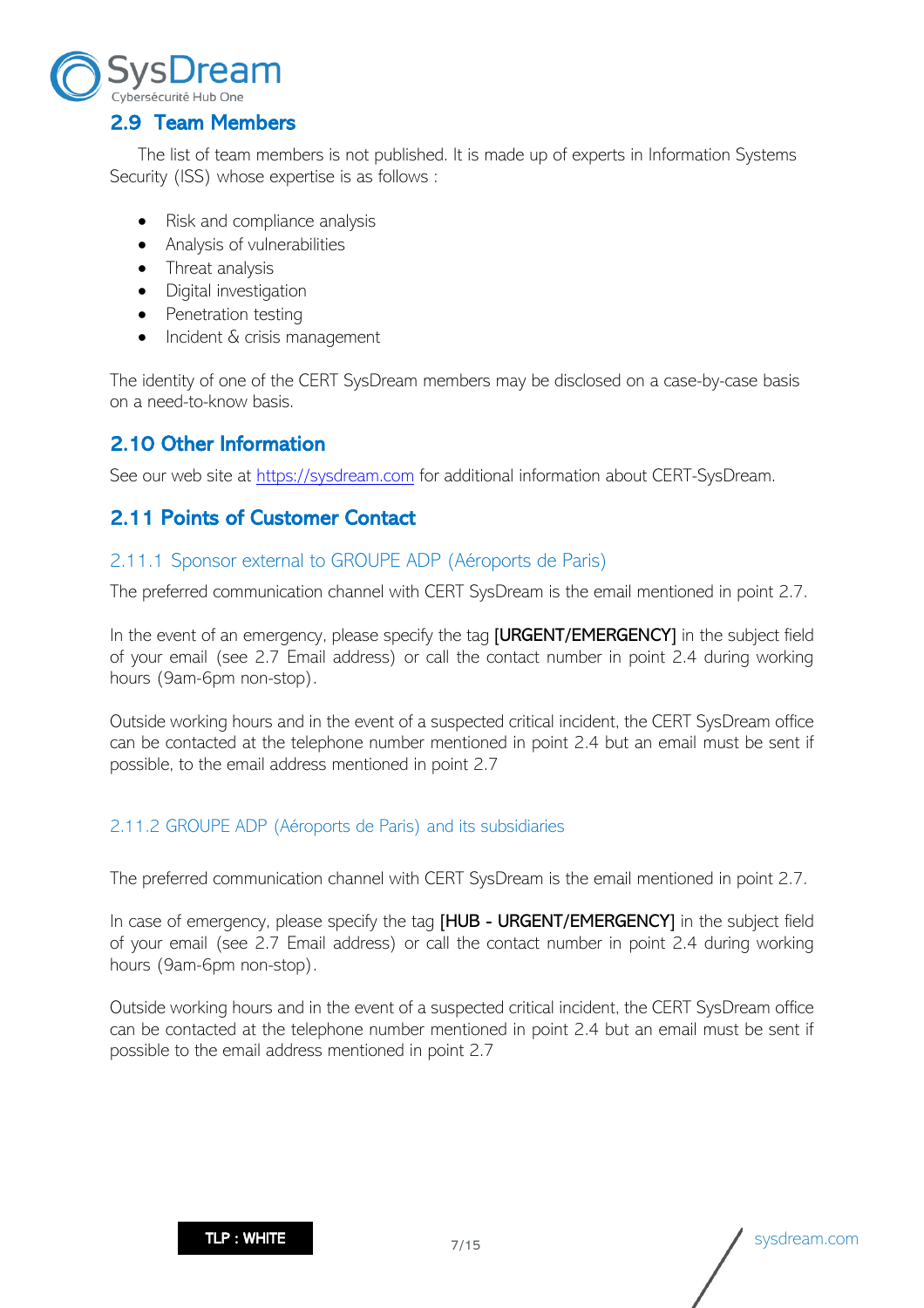

## <span id="page-7-1"></span><span id="page-7-0"></span>3.1 Mission Statement

The CERT SysDream's mission with regard to its sponsors according to the defined service agreement is to:

- Fight against Cybercrime;
- Monitor Information Systems in Cyberspace;
- Detect vulnerabilities on networks and systems;
- Coordinate and investigate the response to Cybersecurity incidents;

CERT SysDream will investigate any Cybersecurity incident that may implicate its sponsors as the source or target of an attack or any cyber threats.

## <span id="page-7-2"></span>3.2 Constituency

GROUPE ADP (Aéroports de Paris), its subsidiaries as well as customers who have subscribed to CERT SysDream services.

## <span id="page-7-3"></span>3.3 Affiliation

The CERT SysDream has relationships with the following organization:



## <span id="page-7-4"></span>3.4 Authority

The CERT SysDream is owned by SysDream, a subsidiary of the Hub One Group (GROUPE ADP - Aéroport de Paris) and is under the authority of the Director of the SysDream Security Incident Response Business Line.

**TLP : WHITE**  $\begin{matrix}8/15\end{matrix}$  sysdream.com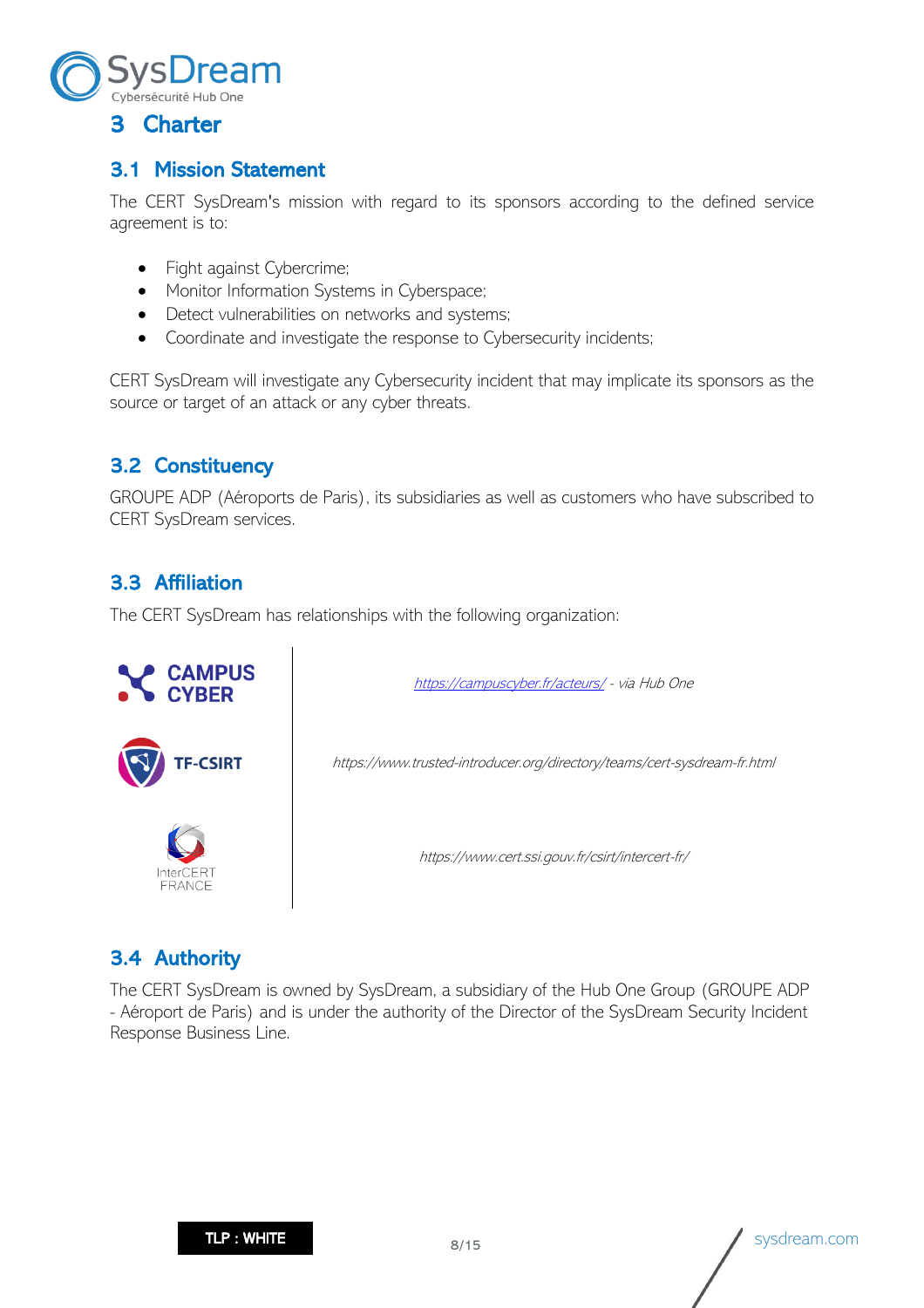

## <span id="page-8-1"></span><span id="page-8-0"></span>4.1 Types of Incidents and Level of Support

CERT SysDream is the central point of contact for the declaration of all Cybersecurity incidents for the GROUPE ADP (Aéroports de Paris) as well as the clients who have subscribed to the security incident response offers. CERT SysDream deals with all types of Cybersecurity incidents that occur or threaten to occur within the perimeter defined with its sponsors. The level of assistance may vary according to the mission orders and the SLA's defined in the service agreements established between the stakeholders. Services provided by CERT SysDream are listed in section (5. Services)

## <span id="page-8-2"></span>4.2 Co-operation, Interaction and Disclosure of Information

The CERT SysDream will exchange all necessary information with other CSIRT's/CERT's as well as with other affected parties if they are involved in a security incident or incident response and according to the classification of the information.

No incident or vulnerability information will be passed on to anyone other than the relevant stakeholders. French law enforcement agencies requesting information in the context of a criminal investigation will receive the information requested within the limits of the court decision and the criminal investigation, if they present a valid court decision from a jurisdiction French.

All incoming information within the CERT SysDream is categorized as "INTERNAL" by default. If a specific agreement exists, the information is treated in accordance with that agreement and classified as "RESTRICTED" or "CONFIDENTIAL". "RESTRICTED" or "CONFIDENTIAL" information may only be made public with the consent of the parties involved, or on a need-to-know basis.

The CERT SysDream respects and applies the TLP (Traffic Light Protocol) information exchange classification protocol.

### <span id="page-8-3"></span>4.3 Communication and Authentication

The preferred means of communication with CERT SysDream is email. Sensitive information will be encrypted before being transmitted. It is recommended to encrypt and sign the security incident report information sent to the CERT SysDream. Depending on the stakeholders, the CERT SysDream will use PGP or Zed! container to guarantee the confidentiality and integrity of the documents exchanged. PGP can be used to authenticate the files exchanged.

Authorizations to access information classified as "RESTRICTED" or "CONFIDENTIAL" are subject to a non-disclosure agreement (NDA) for all members of CERT SysDream and by a specific agreement signed between the commendatory and the Director of CERT. Information classified as "INTERNAL", "RESTRICTED" or "CONFIDENTIAL" may not be disclosed without the authorization of the CERT SysDream Director.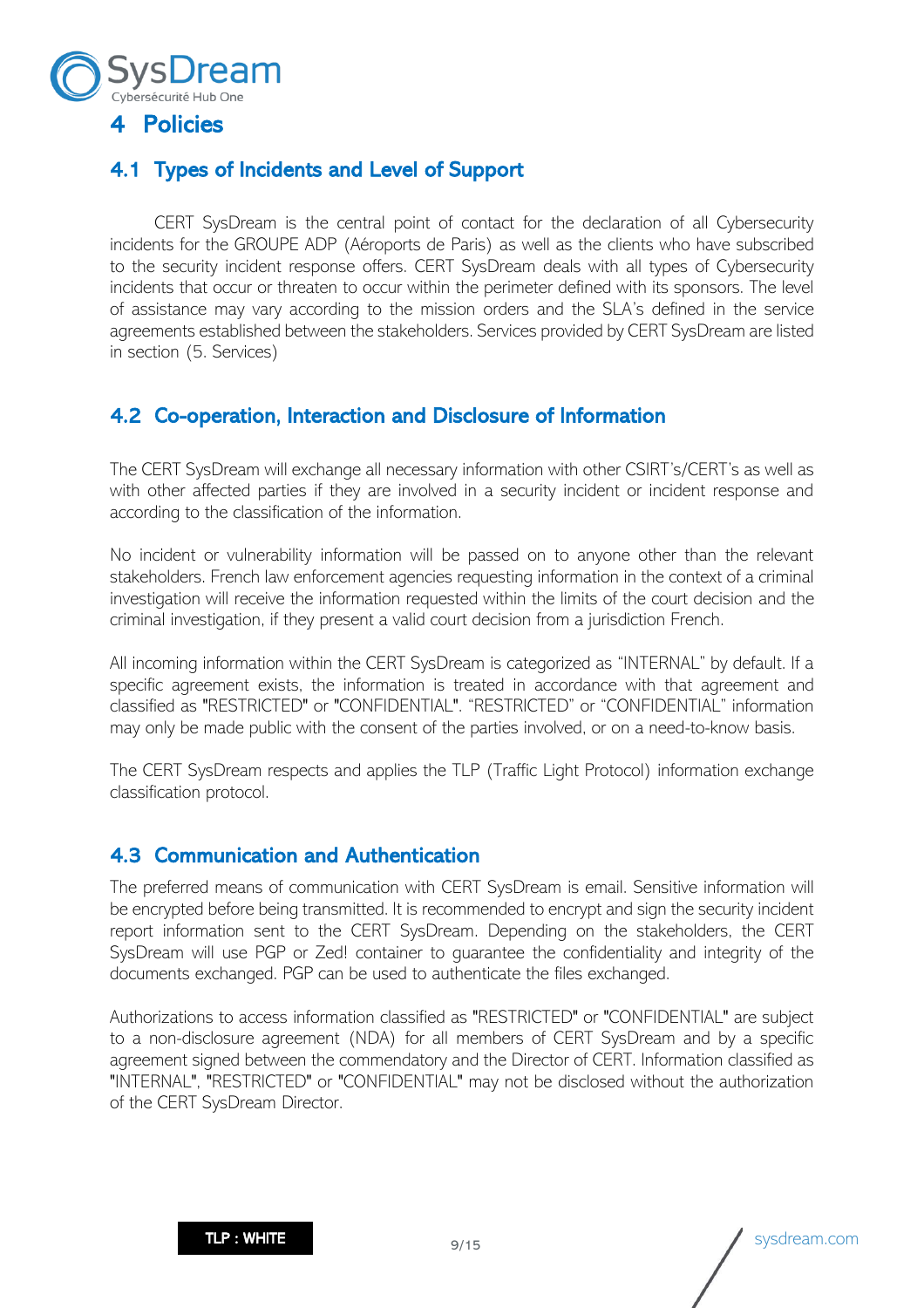

# <span id="page-9-1"></span><span id="page-9-0"></span>5.1 Reactive activities

#### <span id="page-9-2"></span>5.1.1 Incident Response

CERT SysDream offers the following responsive services:

- Alerts and warnings
- Incident analysis, coordination, and response
- Vulnerability analysis, coordination, and response
- Forensic analysis

#### <span id="page-9-3"></span>5.1.2 Security incident report service

The security incident report reception service is available 24/7. Activities for the service is the reception reports of adverse events and notification to the declarant that they have been considered within 2 hours in open hours and 4 hours in non-working hours, excluding specific contracts; An incident number will be communicated to the declarant.

#### <span id="page-9-4"></span>5.1.3 Incident Triage

The triage actions carried out are as follows:

- Analysis and qualification of reports on behalf of the sponsor
- Escalation to the perimeter mission head, who manages the processing in the event of a major security incident ("significant" level incident) in order to allocate adequate resources and define an initial containment position
- If necessary, issue an alert to the competent authorities of the State or contact in charge of the ISS depending on the nature of the incident and the procedures in place, such as:
	- o To the Information Systems Security Director/Manager/Contact of the commendatory when the latter is identified
	- o To the french National Information Systems Security Agency (ANSSI) in the event of a major cybersecurity incident that may impact other sectors
	- o To the National Commission for Computing and Liberties (CNIL) in the event of a personal data breach;

#### <span id="page-9-5"></span>5.1.4 Incident Coordination

The coordination actions carried out are as follows:

If necessary, support the structure concerned in the treatment of the information systems security incident and coordinate the first operations with the internal teams of the commendatory such as: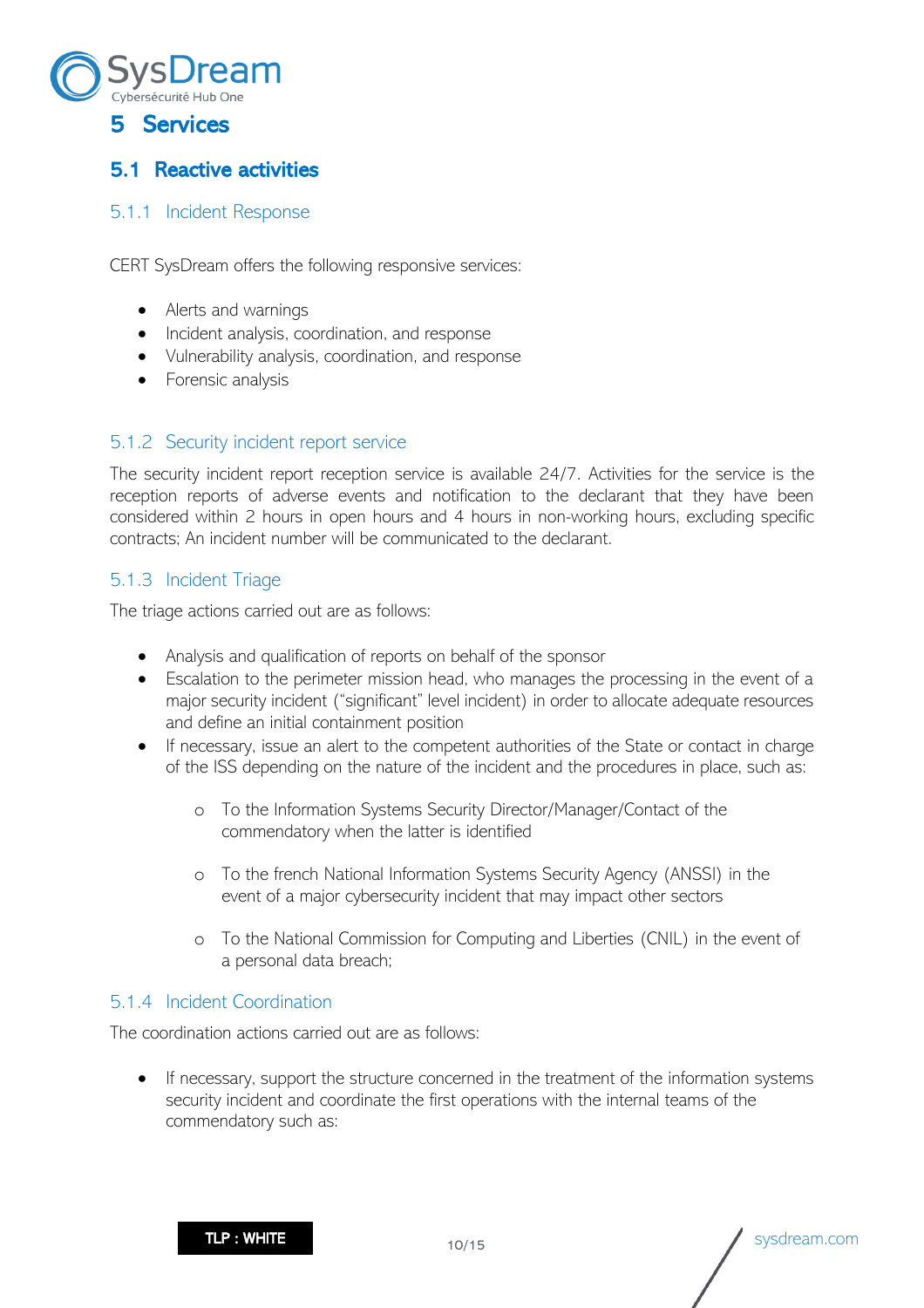

- o Assessment of the perimeter impacted by the security incident
- o The establishment of crisis cells (Operational and Managerial)
- o The collection of any digital evidence as well as the Indicators of Attacks (IoA)
- o Analysis by the CERT SysDream digital investigation teams for confirmation of the malicious act
- o Definition and proposal of provisional and/or corrective measures
- o In-depth analysis of the incident to identify the root causes of the incident and the extent of the impacts

All of these operations will be formalized by a preliminary analysis report including:

- The first results of the evaluations
- Urgent containment actions implemented
- The key stages of the incident and remediation
- The digital investigations report
- The detailed chronology of the events of the incident
- Indicators of compromise related to the incident
- Cyber intelligence elements related to the group(s) of attacker(s)
- The strategy for restoring services in a nominal situation
- A managerial report mentioning the key assessments for the contextualization of the incident
- digital evidence

Throughout the incident, progress points will be organized and the commendatory can add new elements to the incident for analysis.

#### <span id="page-10-0"></span>5.1.5 Incident Resolution

The security incident resolution actions taken are as follows:

- Analyze artefacts and respond, on a case-by-case basis
- Advise the structure(s) concerned on the appropriate measures to be implemented
- Follow the security incident resolution process (Destruction of data held by CERT SysDream, perimeter monitoring, Feedback)

## <span id="page-10-1"></span>5.2 Proactive activities

#### <span id="page-10-2"></span>5.2.1 Informations and alerts

The CERT SysDream monitors current information security news and threats specific to the business sectors of GROUPE ADP and its sponsors. It informs and alerts its sponsors through security bulletins communicated by email. In some cases, the information will be classified "CONFIDENTIAL" and encrypted before distribution to the parties concerned. The information provided is as follows: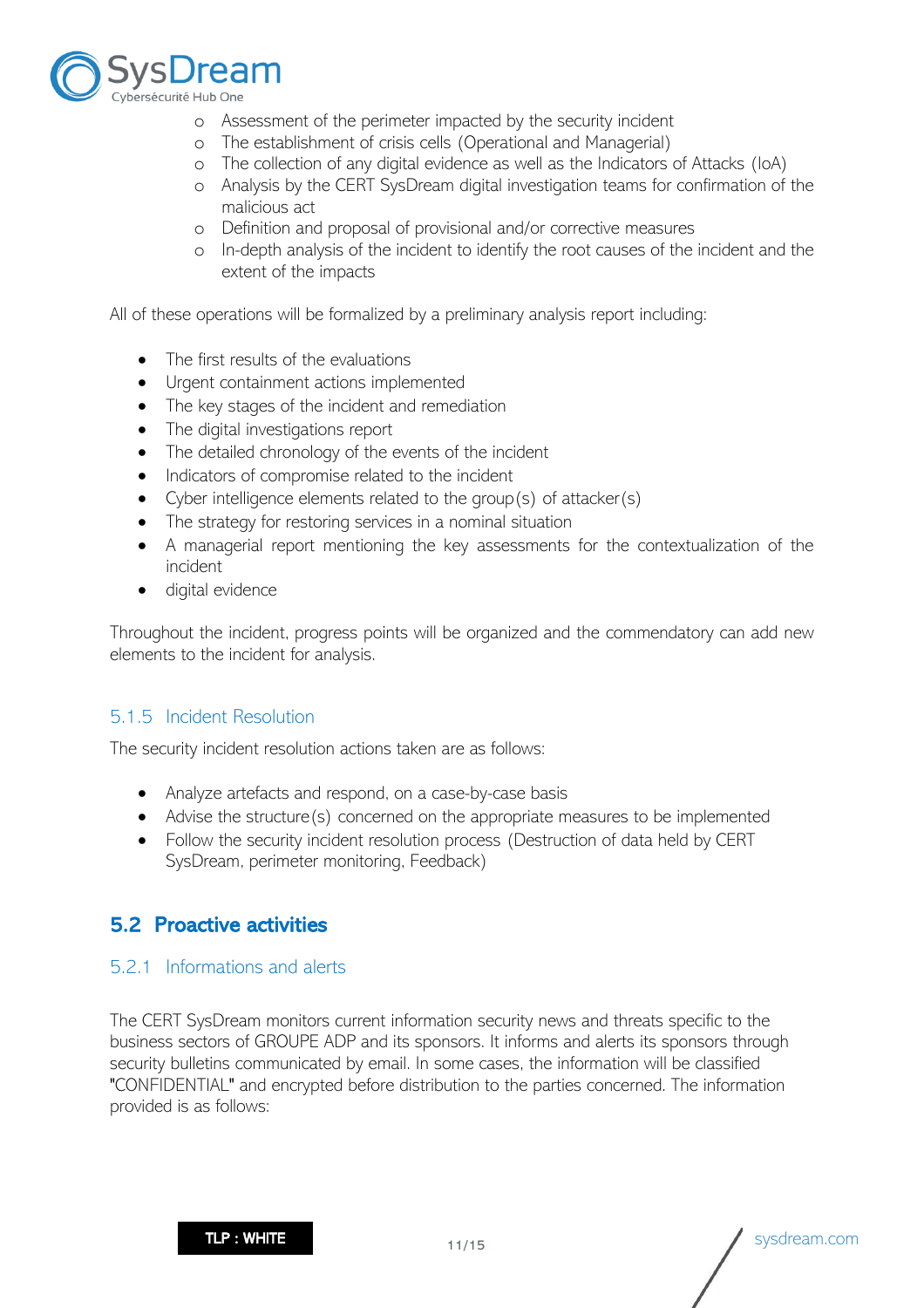

- Security bulletins on standard technologies (emergence of threats, innovative attack methodologies, new vulnerabilities) and specific to the sectors of sponsors (security incidents, new vulnerabilities)
- Security alerts and recommendations to protect against current threats
- Security and incident management support documents (reflex sheets, practical sheets, good practice guides). CISO's (Chief Information Security Officer) sponsors and the CERT SysDream have a mailing list that also allows players to be alerted about a critical threat.

CERT SysDream develops vulnerability testing tools for its sponsors.

#### <span id="page-11-0"></span>5.2.2 Information systems security audit and assessment

The CERT SysDream carries out automatic security audits (DAST), excluded intrusion tests. This is an information system security diagnostic service concerning the exposure of the services of the sponsors in cyberspace or in uncontrolled type networks.

The following activities are carried out as part of these audits:

- Search for data leaks (source code leak, user data leak...) and assessment of their relevance
- Realization of a mapping of the exposed assets (technologies and servers used, cryptographic configuration...) in order to determine the surface and the vectors of attacks
- Search for vulnerabilities (unmanaged "shadow it" type machines or misconfigured servers), weak/default identifiers, Web vulnerabilities (SQL injections, XSS, LFI, RFI...) and evaluation of their exploitability.

At the end of the audit, the CERT SysDream issues a report intended for management and/or the Head of Information Systems Security. It introduce :

- Identified vulnerabilities and their level of criticality
- Exploitation impact
- Recommendations aimed at reducing the identified risks.

#### <span id="page-11-1"></span>5.2.3 Threat Status

As part of the reinforcement of the security of its sponsors, CERT SysDream assesses the risks of the business context with the internal services of its sponsors in order to improve the means of detection, defense and awareness. The steps implemented are as follows:

- Analysis of the business context
- Research and gathering of information (Assets/Threats)
- Reports and preparation of awareness reports
- Restitution with the sponsor's teams

 $\mathsf{TLP} : \mathsf{WHITE}$  12/15  $\sqrt{\text{sys}$  sysdream.com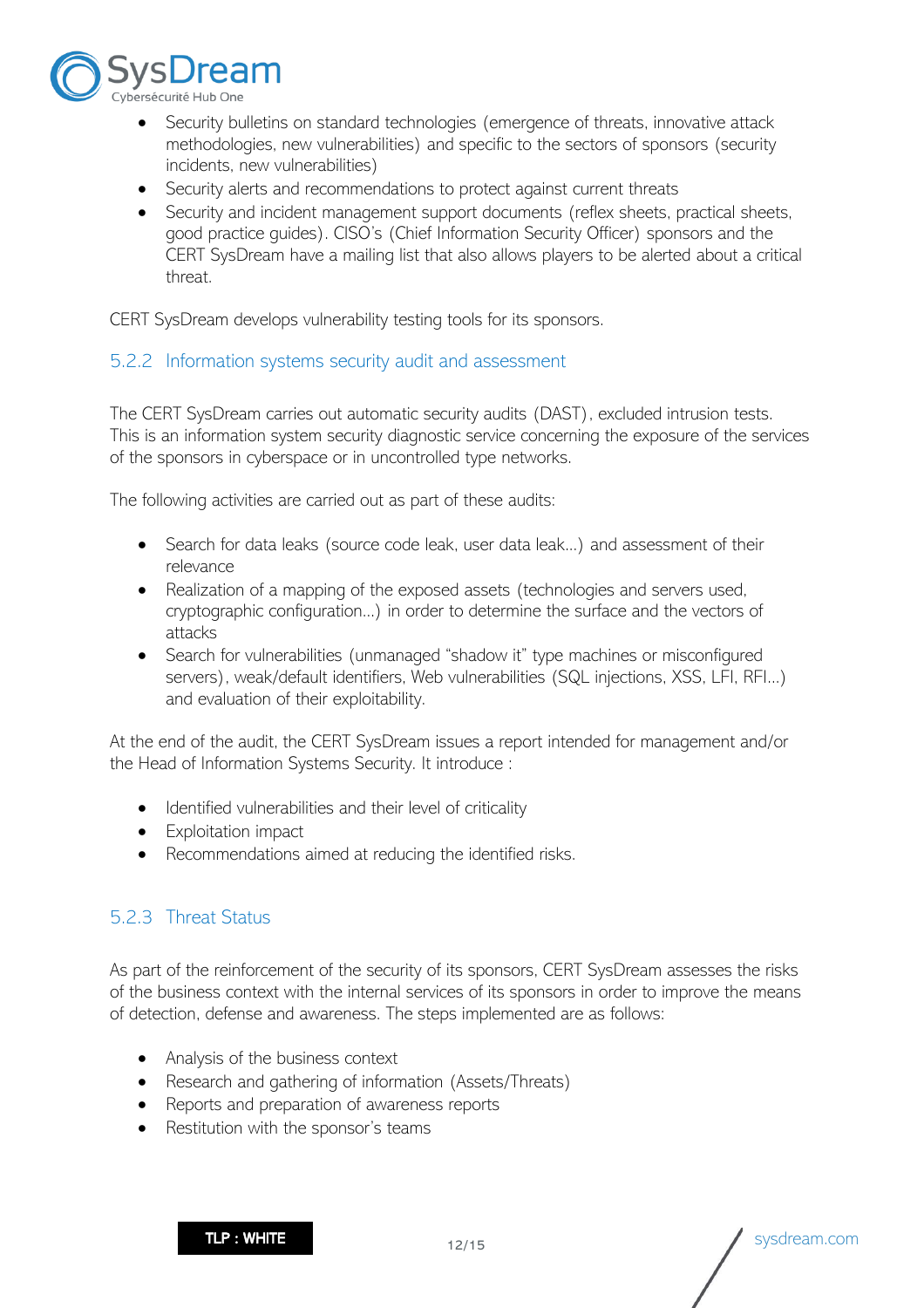

The objectives for sponsors are:

- Considering events, activities and tendencies that could generate a dysfunction of the activity
- Measure to be implemented to detect, prevent and mitigate malicious activities against the sponsor
- Implementation of good security and operating practices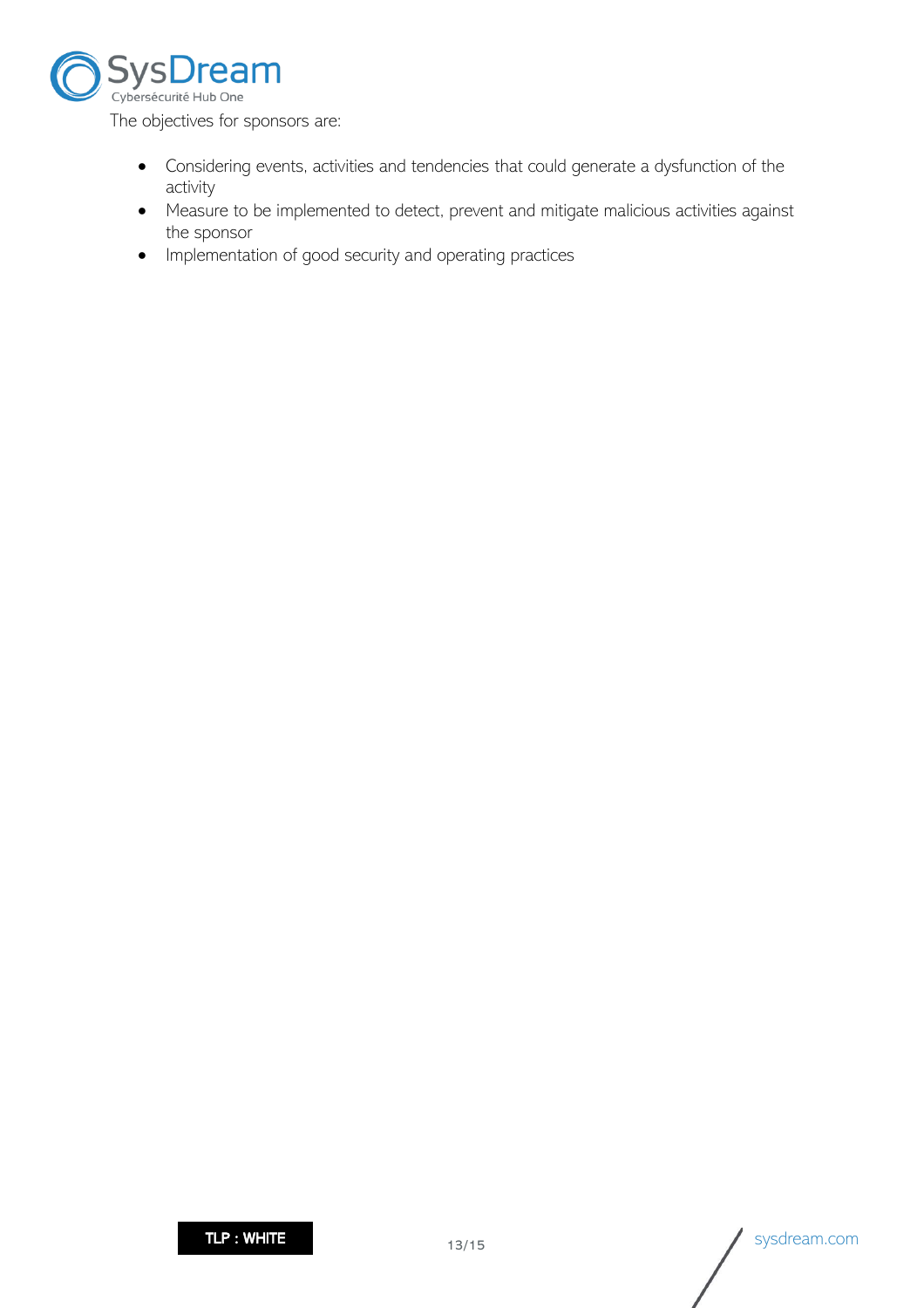

<span id="page-13-0"></span>Incidents that must be declared to CERT SysDream must contain at least the following information:

- The declarant's contact details
- The contact details referent person
- Date and time of the incident as well as the Time Zone
- Is the incident still ongoing?
- The findings of the incident
- Impacts of the incident
- Source IP addresses, network ports, protocols
- Destination IP addresses, network ports, protocols
- And all information relating to the security incident